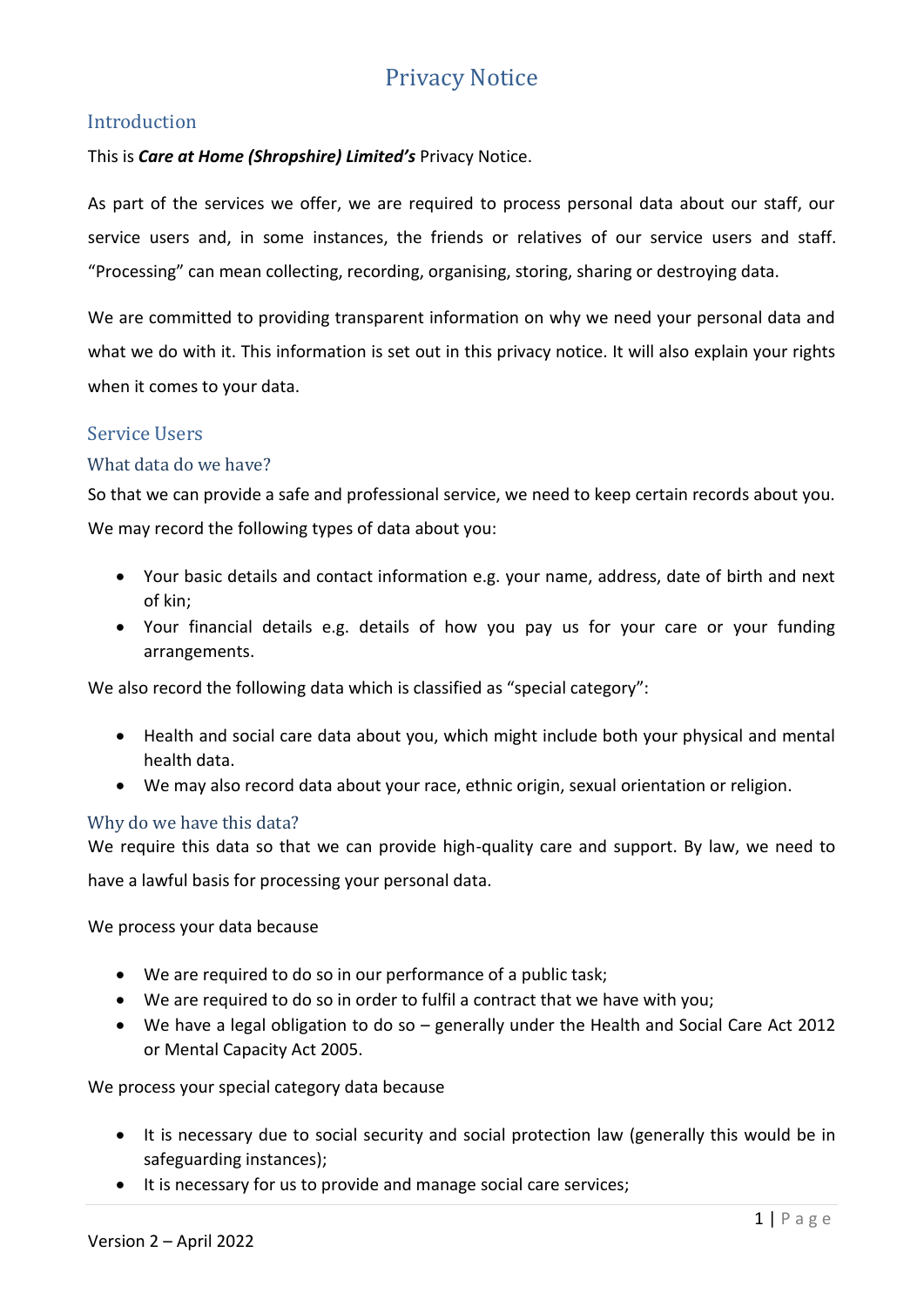• We are required to provide data to our regulator, the Care Quality Commission (CQC), as part of our public interest obligations.

We may also process your data with your consent. If we need to ask for your permission, we will offer you a clear choice and ask that you confirm to us that you consent. We will also explain clearly to you what we need the data for and how you can withdraw your consent.

#### Where do we process your data?

So that we can provide you with high quality care and support we need specific data. This is collected from or shared with:

- 1. You or your legal representative(s);
- 2. Third parties.

We do this face to face, via phone, via email, via our website and via post.

Third parties are organisations we have a legal reason to share your data with. These include:

- Other parts of the health and care system such as local hospitals, the GP, the pharmacy, social workers, clinical commissioning groups, and other health and care professionals;
- The Local Authority;
- Organisations we have a legal obligation to share information with i.e. for safeguarding, the CQC;
- The police or other law enforcement agencies if we have to by law or court order.

## **Staff**

## What data do we have?

So that we can provide a safe and professional service, we need to keep certain records about you.

We may record the following types of data about you:

- Your basic details and contact information e.g. your name, address, date of birth, National Insurance number and next of kin;
- Your financial details e.g. details so that we can pay you, insurance, pension and tax details;
- Your training records.

We also record the following data which is classified as "special category":

- Health and social care data about you, which might include both your physical and mental health data – we will only collect this if it is necessary for us to know as your employer, e.g. fit notes or in order to claim statutory maternity pay;
- We may also record data about your race, ethnic origin, sexual orientation or religion;
- Criminal Record Data.

## Why do we have this data?

We require this data so that we can contact you, pay you and make sure you receive the training and support you need to perform your job. By law, we need to have a lawful basis for processing your personal data.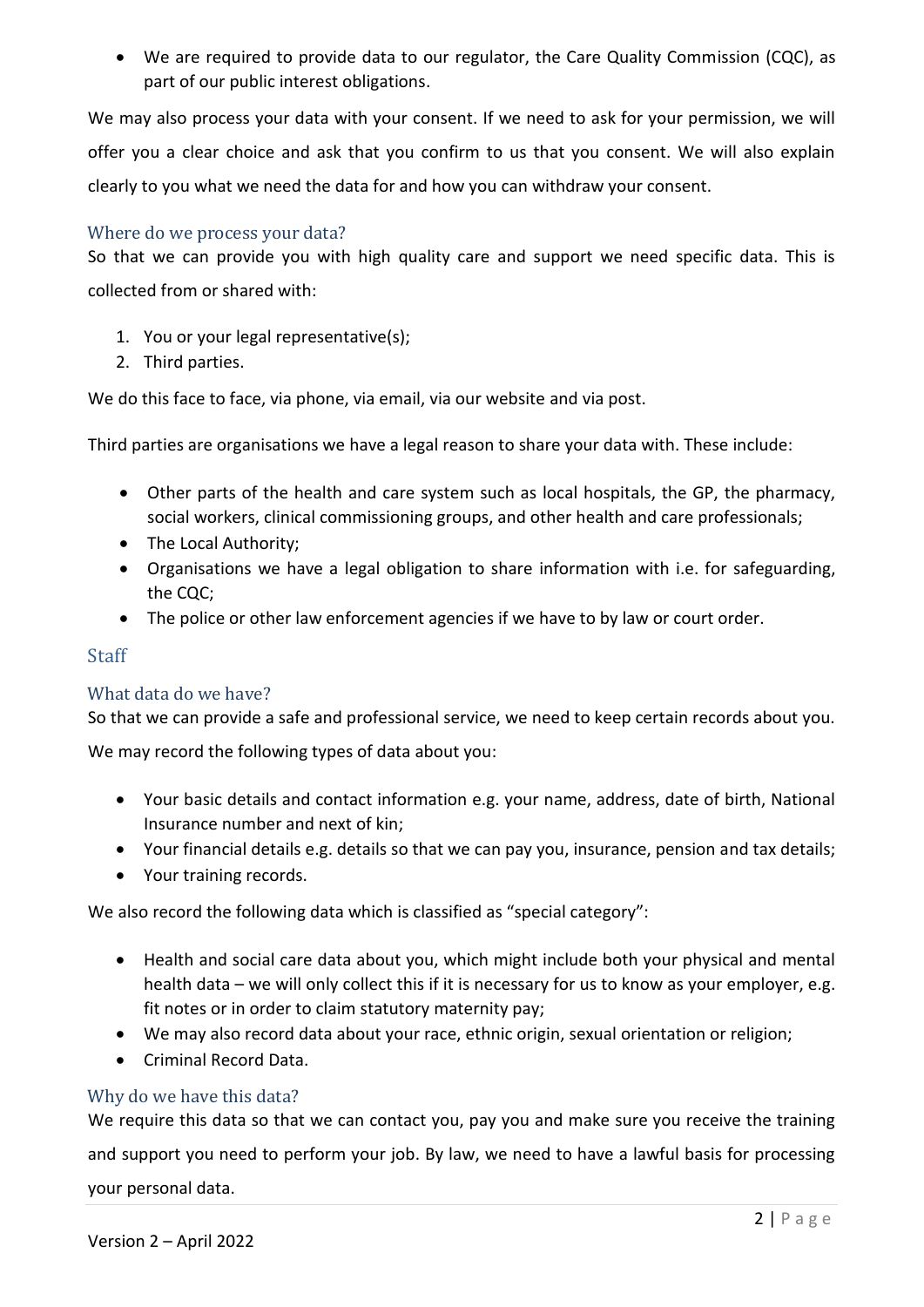We have a legal obligation under UK employment laws;

- We are required to do so in our performance of a public task;
- We have a legitimate interest in processing your data for example, we provide data about your training to Skills for Care's National Minimum Data Set, this allows Skills for Care to produce reports about workforce planning, we also process data about your training inhouse to produce reports and matrices to inform our training programme and requirements.

We process your special category data because

- It is necessary due to social security and social protection law we are required to perform Disclosure and Barring Service (DBS) checks on our staff;
- It is necessary for us to process requests for sick pay or maternity pay;
- We are required to provide data to our regulator, the Care Quality Commission (CQC), as part of our public interest obligations.

We may also process your data with your consent. If we need to ask for your permission, we will offer you a clear choice and ask that you confirm to us that you consent. We will also explain clearly to you what we need the data for and how you can withdraw your consent.

#### Where do we process your data?

As your employer we need specific data. This is collected from or shared with:

- 3. You or your legal representative(s);
- 4. Third parties.

We do this face to face, via phone, via email, via our website, via post, via application forms,

Third parties are organisations we have a legal reason to share your data with. These include:

- Her Majesty's Revenue and Customs (HMRC);
- Our pension scheme provided by NEST.
- Organisations we have a legal obligation to share information with i.e. for safeguarding, the CQC;
- The police or other law enforcement agencies if we have to by law or court order.

## Friends/Relatives

#### What data do we have?

As part of our work providing high-quality care and support, it might be necessary that we hold the

following information on you:

• Your basic details and contact information e.g. your name and address;

#### Why do we have this data?

By law, we need to have a lawful basis for processing your personal data.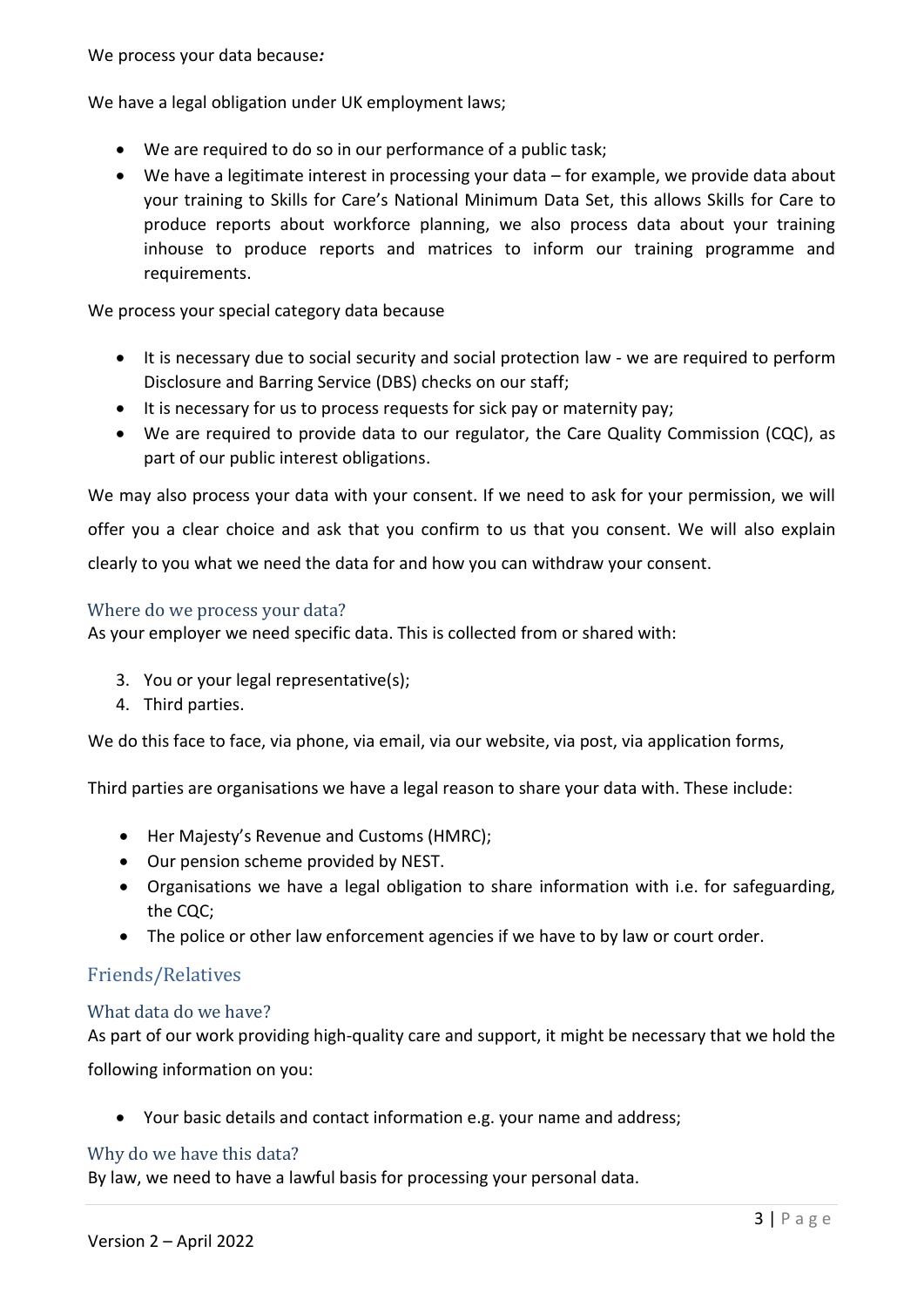We process your data because we have a legitimate business interest in holding next of kin and lasting power of attorney information about the individuals who use our service and keeping emergency contact details for our staff.

We may also process your data with your consent. If we need to ask for your permission, we will offer you a clear choice and ask that you confirm to us that you consent. We will also explain clearly to you what we need the data for and how you can withdraw your consent.

## Where do we process your data?

So that we can provide high quality care and support we need specific data. This is collected from or shared with:

- 1. You or your legal representative(s);
- 2. Third parties.

We do this face to face and/or via phone*.*

Third parties are organisations we have a legal reason to share your data with. These may include:

- Other parts of the health and care system such as local hospitals, the GP, the pharmacy, social workers, clinical commissioning groups, and other health and care professionals;
- The Local Authority;
- The police or other law enforcement agencies if we have to by law or court order.

# Our Website

In order to provide you with the best experience while using our website, we process some data about you.

# Your rights

The data that we keep about you is your data and we ensure that we keep it confidential and that

it is used appropriately. You have the following rights when it comes to your data

- 1. You have the right to request a copy of all of the data we keep about you. Generally, we will not charge for this service;
- 2. You have the right to ask us to correct any data we have which you believe to be inaccurate. You can also request that we restrict all processing of your data while we consider your rectification request;
- 3. You have the right to request that we erase any of your personal data which is no longer necessary for the purpose we originally collected it for. We retain our data in line with the Information Governance Alliance's guidelines ([https://digital.nhs.uk/data-and](https://digital.nhs.uk/data-and-information/looking-after-information/data-security-and-information-governance/codes-of-practice-for-handling-information-in-health-and-care/records-management-code-of-practice-for-health-and-social-care-2016)[information/looking-after-information/data-security-and-information-governance/codes](https://digital.nhs.uk/data-and-information/looking-after-information/data-security-and-information-governance/codes-of-practice-for-handling-information-in-health-and-care/records-management-code-of-practice-for-health-and-social-care-2016)[of-practice-for-handling-information-in-health-and-care/records-management-code-of](https://digital.nhs.uk/data-and-information/looking-after-information/data-security-and-information-governance/codes-of-practice-for-handling-information-in-health-and-care/records-management-code-of-practice-for-health-and-social-care-2016)[practice-for-health-and-social-care-2016\)](https://digital.nhs.uk/data-and-information/looking-after-information/data-security-and-information-governance/codes-of-practice-for-handling-information-in-health-and-care/records-management-code-of-practice-for-health-and-social-care-2016)
- 4. You may also request that we restrict processing if we no longer require your personal data for the purpose we originally collected it for, but you do not wish for it to be erased.